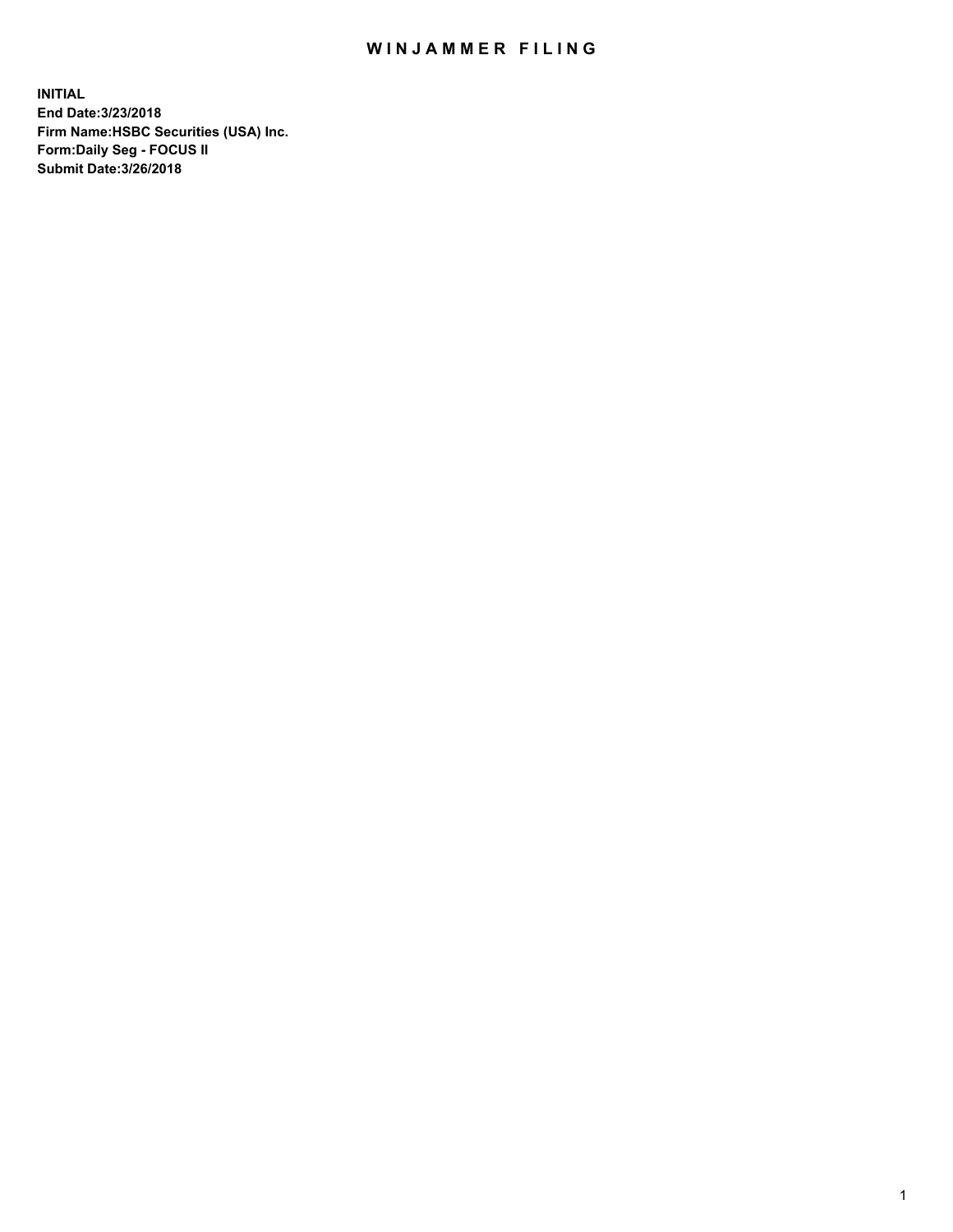## **INITIAL End Date:3/23/2018 Firm Name:HSBC Securities (USA) Inc. Form:Daily Seg - FOCUS II Submit Date:3/26/2018 Daily Segregation - Cover Page**

| Name of Company<br><b>Contact Name</b><br><b>Contact Phone Number</b><br><b>Contact Email Address</b>                                                                                                                                                                                                                         | <b>HSBC Securities (USA) Inc.</b><br><b>Michael Vacca</b><br>212-525-7951<br>michael.vacca@us.hsbc.com |
|-------------------------------------------------------------------------------------------------------------------------------------------------------------------------------------------------------------------------------------------------------------------------------------------------------------------------------|--------------------------------------------------------------------------------------------------------|
| FCM's Customer Segregated Funds Residual Interest Target (choose one):<br>a. Minimum dollar amount: ; or<br>b. Minimum percentage of customer segregated funds required:%; or<br>c. Dollar amount range between: and; or<br>d. Percentage range of customer segregated funds required between: % and %.                       | 147,000,000<br><u>0</u><br><u>00</u><br><u>00</u>                                                      |
| FCM's Customer Secured Amount Funds Residual Interest Target (choose one):<br>a. Minimum dollar amount: ; or<br>b. Minimum percentage of customer secured funds required:%; or<br>c. Dollar amount range between: and; or<br>d. Percentage range of customer secured funds required between: % and %.                         | 25,000,000<br><u>0</u><br><u>00</u><br>00                                                              |
| FCM's Cleared Swaps Customer Collateral Residual Interest Target (choose one):<br>a. Minimum dollar amount: ; or<br>b. Minimum percentage of cleared swaps customer collateral required:%; or<br>c. Dollar amount range between: and; or<br>d. Percentage range of cleared swaps customer collateral required between:% and%. | 95,000,000<br><u>0</u><br><u>00</u><br><u>00</u>                                                       |

Attach supporting documents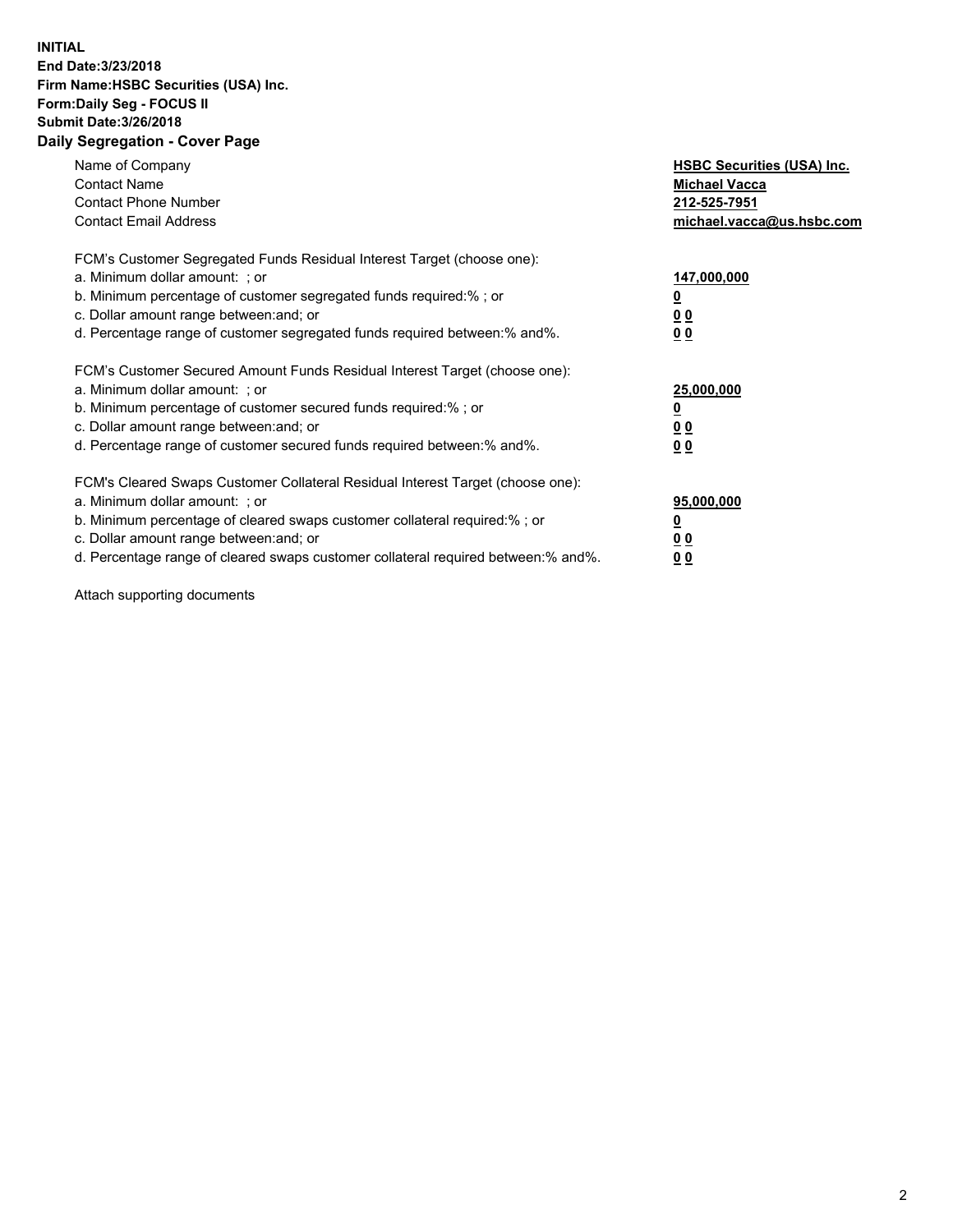**INITIAL End Date:3/23/2018 Firm Name:HSBC Securities (USA) Inc. Form:Daily Seg - FOCUS II Submit Date:3/26/2018 Daily Segregation - Secured Amounts**

Foreign Futures and Foreign Options Secured Amounts Amount required to be set aside pursuant to law, rule or regulation of a foreign government or a rule of a self-regulatory organization authorized thereunder **0** [7305] 1. Net ledger balance - Foreign Futures and Foreign Option Trading - All Customers A. Cash **69,866,758** [7315] B. Securities (at market) **78,889,958** [7317] 2. Net unrealized profit (loss) in open futures contracts traded on a foreign board of trade **22,572,895** [7325] 3. Exchange traded options a. Market value of open option contracts purchased on a foreign board of trade **0** [7335] b. Market value of open contracts granted (sold) on a foreign board of trade **0** [7337] 4. Net equity (deficit) (add lines 1. 2. and 3.) **171,329,611** [7345] 5. Account liquidating to a deficit and account with a debit balances - gross amount **835,359** [7351] Less: amount offset by customer owned securities **-827,377** [7352] **7,982** [7354] 6. Amount required to be set aside as the secured amount - Net Liquidating Equity Method (add lines 4 and 5) **171,337,593** [7355] 7. Greater of amount required to be set aside pursuant to foreign jurisdiction (above) or line 6. **171,337,593** [7360] FUNDS DEPOSITED IN SEPARATE REGULATION 30.7 ACCOUNTS 1. Cash in banks A. Banks located in the United States **100,309,684** [7500] B. Other banks qualified under Regulation 30.7 **0** [7520] **100,309,684** [7530] 2. Securities A. In safekeeping with banks located in the United States **32,217,943** [7540] B. In safekeeping with other banks qualified under Regulation 30.7 **0** [7560] **32,217,943** [7570] 3. Equities with registered futures commission merchants A. Cash **0** [7580] B. Securities **0** [7590] C. Unrealized gain (loss) on open futures contracts **0** [7600] D. Value of long option contracts **0** [7610] E. Value of short option contracts **0** [7615] **0** [7620] 4. Amounts held by clearing organizations of foreign boards of trade A. Cash **0** [7640] B. Securities **0** [7650] C. Amount due to (from) clearing organization - daily variation **0** [7660] D. Value of long option contracts **0** [7670] E. Value of short option contracts **0** [7675] **0** [7680] 5. Amounts held by members of foreign boards of trade A. Cash **12,919,407** [7700] B. Securities **46,672,015** [7710] C. Unrealized gain (loss) on open futures contracts **22,572,895** [7720] D. Value of long option contracts **0** [7730] E. Value of short option contracts **0** [7735] **82,164,317** [7740] 6. Amounts with other depositories designated by a foreign board of trade **0** [7760] 7. Segregated funds on hand **0** [7765] 8. Total funds in separate section 30.7 accounts **214,691,944** [7770] 9. Excess (deficiency) Set Aside for Secured Amount (subtract line 7 Secured Statement Page 1 from Line 8) **43,354,351** [7380] 10. Management Target Amount for Excess funds in separate section 30.7 accounts **25,000,000** [7780] 11. Excess (deficiency) funds in separate 30.7 accounts over (under) Management Target **18,354,351** [7785]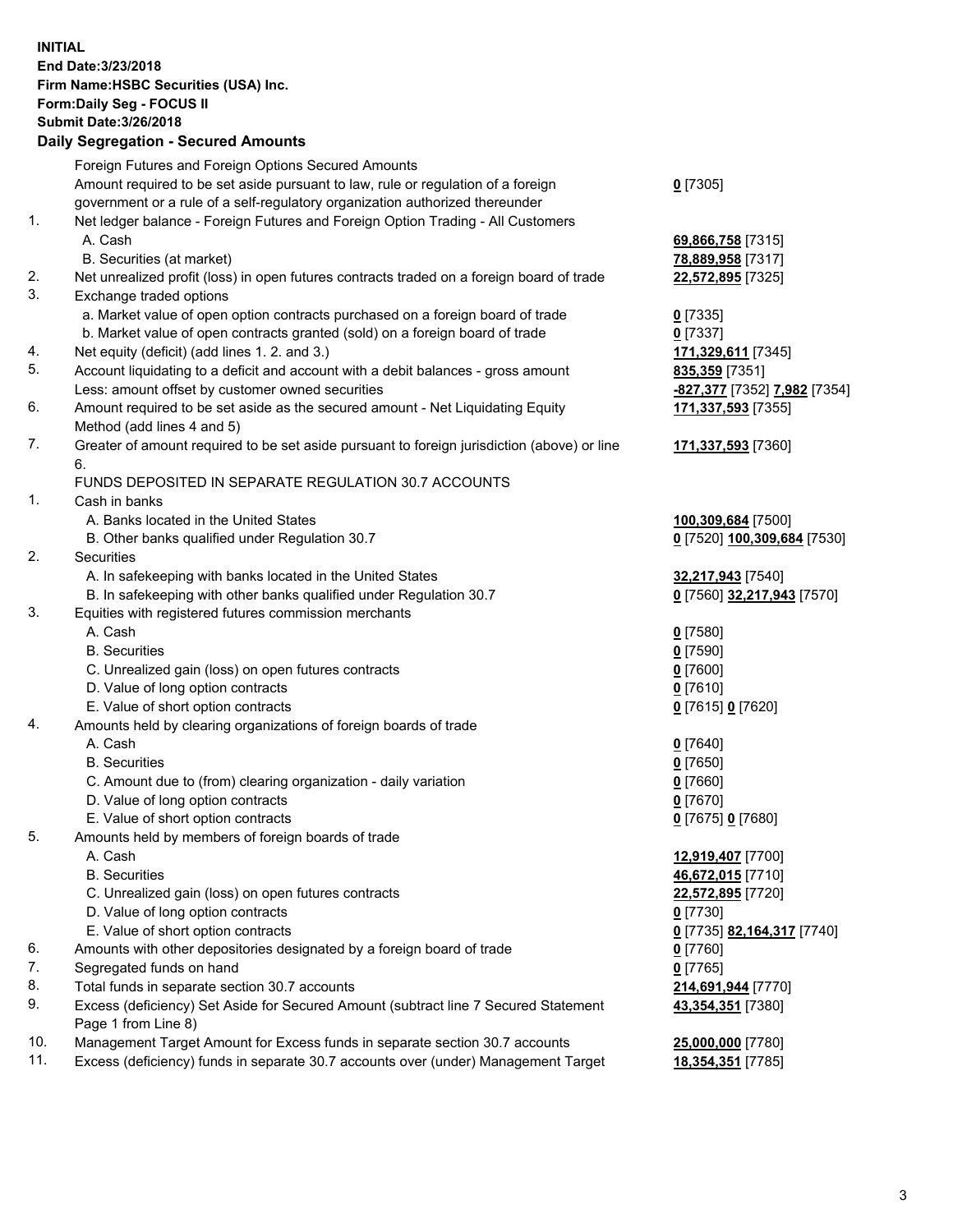**INITIAL End Date:3/23/2018 Firm Name:HSBC Securities (USA) Inc. Form:Daily Seg - FOCUS II Submit Date:3/26/2018 Daily Segregation - Segregation Statement** SEGREGATION REQUIREMENTS(Section 4d(2) of the CEAct) 1. Net ledger balance A. Cash **692,407,275** [7010] B. Securities (at market) **1,305,362,639** [7020] 2. Net unrealized profit (loss) in open futures contracts traded on a contract market **-542,398,299** [7030] 3. Exchange traded options A. Add market value of open option contracts purchased on a contract market **210,735,874** [7032] B. Deduct market value of open option contracts granted (sold) on a contract market **-28,978,909** [7033] 4. Net equity (deficit) (add lines 1, 2 and 3) **1,637,128,580** [7040] 5. Accounts liquidating to a deficit and accounts with debit balances - gross amount **64,988,723** [7045] Less: amount offset by customer securities **-64,988,648** [7047] **75** [7050] 6. Amount required to be segregated (add lines 4 and 5) **1,637,128,655** [7060] FUNDS IN SEGREGATED ACCOUNTS 7. Deposited in segregated funds bank accounts A. Cash **28,640,441** [7070] B. Securities representing investments of customers' funds (at market) **0** [7080] C. Securities held for particular customers or option customers in lieu of cash (at market) **286,091,510** [7090] 8. Margins on deposit with derivatives clearing organizations of contract markets A. Cash **366,384,243** [7100] B. Securities representing investments of customers' funds (at market) **0** [7110] C. Securities held for particular customers or option customers in lieu of cash (at market) **961,478,819** [7120] 9. Net settlement from (to) derivatives clearing organizations of contract markets **-100,882,660** [7130] 10. Exchange traded options A. Value of open long option contracts **210,735,874** [7132] B. Value of open short option contracts **-28,978,909** [7133] 11. Net equities with other FCMs A. Net liquidating equity **14,682,811** [7140] B. Securities representing investments of customers' funds (at market) **0** [7160] C. Securities held for particular customers or option customers in lieu of cash (at market) **0** [7170] 12. Segregated funds on hand **57,792,310** [7150] 13. Total amount in segregation (add lines 7 through 12) **1,795,944,439** [7180] 14. Excess (deficiency) funds in segregation (subtract line 6 from line 13) **158,815,784** [7190] 15. Management Target Amount for Excess funds in segregation **147,000,000** [7194]

16. Excess (deficiency) funds in segregation over (under) Management Target Amount Excess

**11,815,784** [7198]